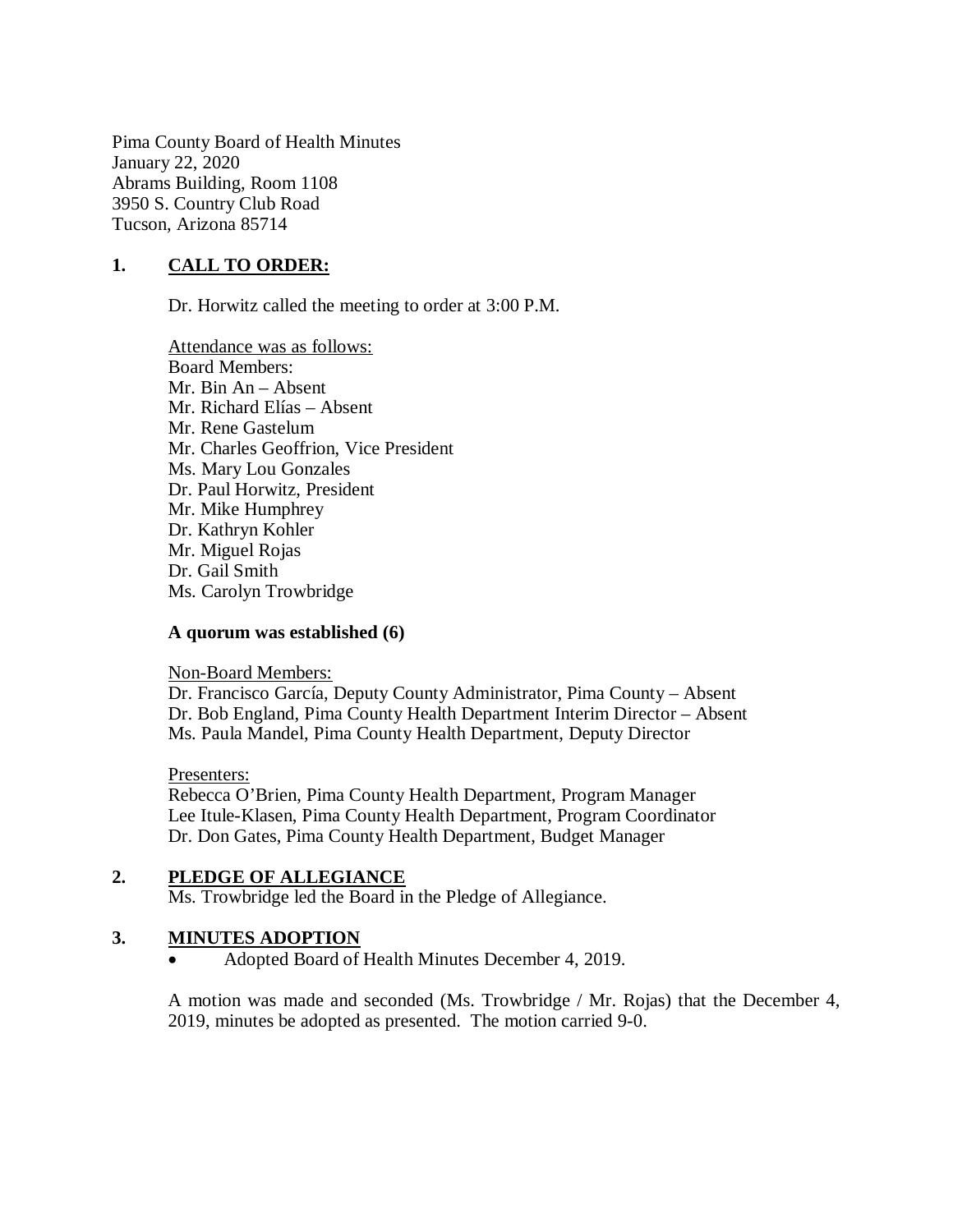#### **4. DIRECTOR'S UPDATE**

 Ms. Mandel updated the Board that the Microsoft update issue that was in the news has not affected Pima County. The Health Department computers were updated on January 20, 2020.

 Ms. Mandel shared that there has not been any local Hepatitis A cases over the last two months related to the outbreak. There are conversations at the state level to decide whether the outbreak is over. Once this is confirmed the Board will be notified. Maricopa and Pinal are the only two counties that have reported recent Hepatitis A cases in Arizona. The Health Department will continue a messaging campaign within the community.

 Ms. Mandel shared that the Coronavirus messaging within our community is that Pima County has not had any cases. The Health Department continues to work with our partners at the state level to ensure consistent messaging. The recommended site for new information is the Centers for Disease Control and Prevention (CDC) website which will provide the most accurate information.

 Ms. Mandel shared with the Board that there are six applications for the Director's position. Dr. England will be reviewing these applications while out of the Country. Interviews are tentatively scheduled for the mid-March.

### **5. FUTURE BOARD OF HEALTH MEETING - DATE/TIME/LOCATION**

• Dr. Horwitz discussed with the Board the possibility of changing the date, time and/or location of future Board of Health Meetings. In addition, Mr. Bagwell and/or location of future Board of Health Meetings. (Supervisor Elias' Chief of Staff) will find out if Mr. Elias would be amenable to participating with the meetings via teleconferencing.

The motion was made and seconded (Mr. Rojas / Dr. Kohler) that the Board of Health meeting date, time, and location remain the same with no changes. Motion carried 9-0.

#### **6. BUDGET SUBCOMMITTEE REPORT**

 Mr. Geoffrion introduced Dr. Gates (Health Department Budget Manager) and thanked him for reviewing the budget process with the subcommittee.

Mr. Geoffrion shared that the Health Department has a sum of money that could be allocated to hire and retain Public Health Nurses. The Health Department is not able to compete with the compensation of local outside employers. Therefore, the Health Department is not able to recruit or retain Public Health Nurses. There continues to be almost a 50 percent vacancy rate. Recently, a salary study was conducted by the Pima County Human Resources Department (HR) where Public Health Nurse Classification was compared to other like municipalities. It was determined to be equitable with other municipalities however is not effective in retaining these employees in this classification. The Health Department did not receive the full report. Ms. Mandel will request the full report.

Dr. Kohler inquired how the Board can advocate for the Health Department. Dr. Gates responded to speak with their Board of Supervisors and request that Mr. Huckelberry revisit and reconsider the salary study that was recently completed by HR and that a compensation increase is appropriate to retain skilled and knowledgeable Public Health Nurses.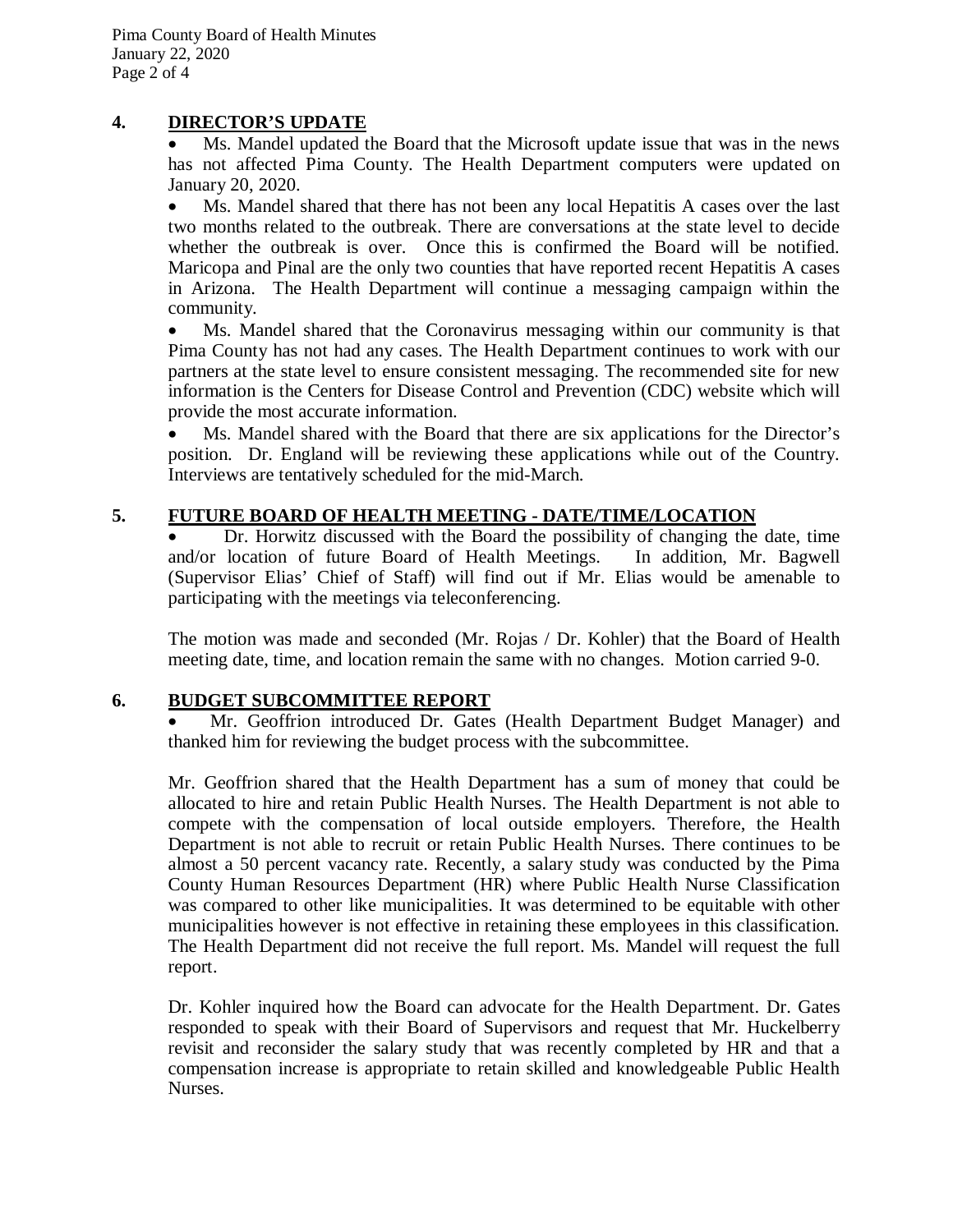Mr. Geoffrion inquired if the loss of Public Health Nurses is negatively impacting the services the Health Department provides to the community. Ms. Mandel responded that yes, that there have been consistent staff shortages where community outreach events have to be cancelled. Additionally, Ms. Mandel has had conversations with Public Health Nurses who say they love working in Public Health but they have opportunities where outside agencies pay up to \$15 more per hour.

Mr. Humphry inquired if there are other positions that are in the same situation. Dr. Gates shared that the Health Department has a high epidemiology and environmental health specialist vacancy rate. Historically, these positions are difficult to retain. For instance, the Pima County Department of Environmental Quality has an environmental health specialist classification which is compensated higher than the Health Department.

Mr. Geoffrion would like staff to provide talking points for the Board to utilize when discussing this issue with the Board of Supervisors. Ms. Mandel indicated that the Department would assist the Board in providing these talking points in a timely fashion.

Mr. Geoffrion shared with the Board other initiatives that need funding and possibly staff resources from the Health Fund:

- o The Homeless Assistance Project
- o The Public Health Service Center (previous Golden Pin Bowling)
- o Capital Investment Projects
- o Menstrual products for the women at the Prisons

Mr. Geoffrion scheduled the next BOH Budget Subcommittee meeting for January 30, 2020, at 10:30am and encourages all Board members to attend the Budget Subcommittee Meeting. This is an opportunity for members to share other initiatives that members may want considered.

# **7. TOBACCO / VAPING UPDATE**

 Dr. Horwitz introduced Ms. O'Brien who shared with the Board that there are two new federal tobacco control regulations signed by President Trump: the legal age to purchase tobacco is now 21 years old across the United States, and the Federal Drug Administration has issued a new policy prioritizing enforcement against the production and sale of fruit and mint flavored e-cigarette pods. Companies have 30 days to cease manufacture, distribution, and sale of unauthorized flavored cartridge-based e-cigarettes.

 Ms. O'Brien shared that there may be bills proposed at the state legislature that will discuss enforcement, taxation and funding. The Board will be updated as information becomes available.

# **8. AGING IN PIMA COUNTY**

 Dr. Horwitz introduced Ms. Itule-Klasen who shared with the Board that fall mortality rates in Pima County and across Arizona. Unintentional falls from older adults (65+ years) is the leading cause of injury related death in Arizona. This rate is much higher than the rest of the United States. These falls resulted in 43,898 emergency room visits, and 14,796 inpatient hospitalizations totaling over \$933.6 million for inpatient hospitalizations, and over \$377.4 million for emergency room visits. These figures do not include the cost of loss of independence and quality of life. The number of Arizonans age 65 and older is expected to increase 174 percent, from 883,014 in 2012 to 2,422,186 in